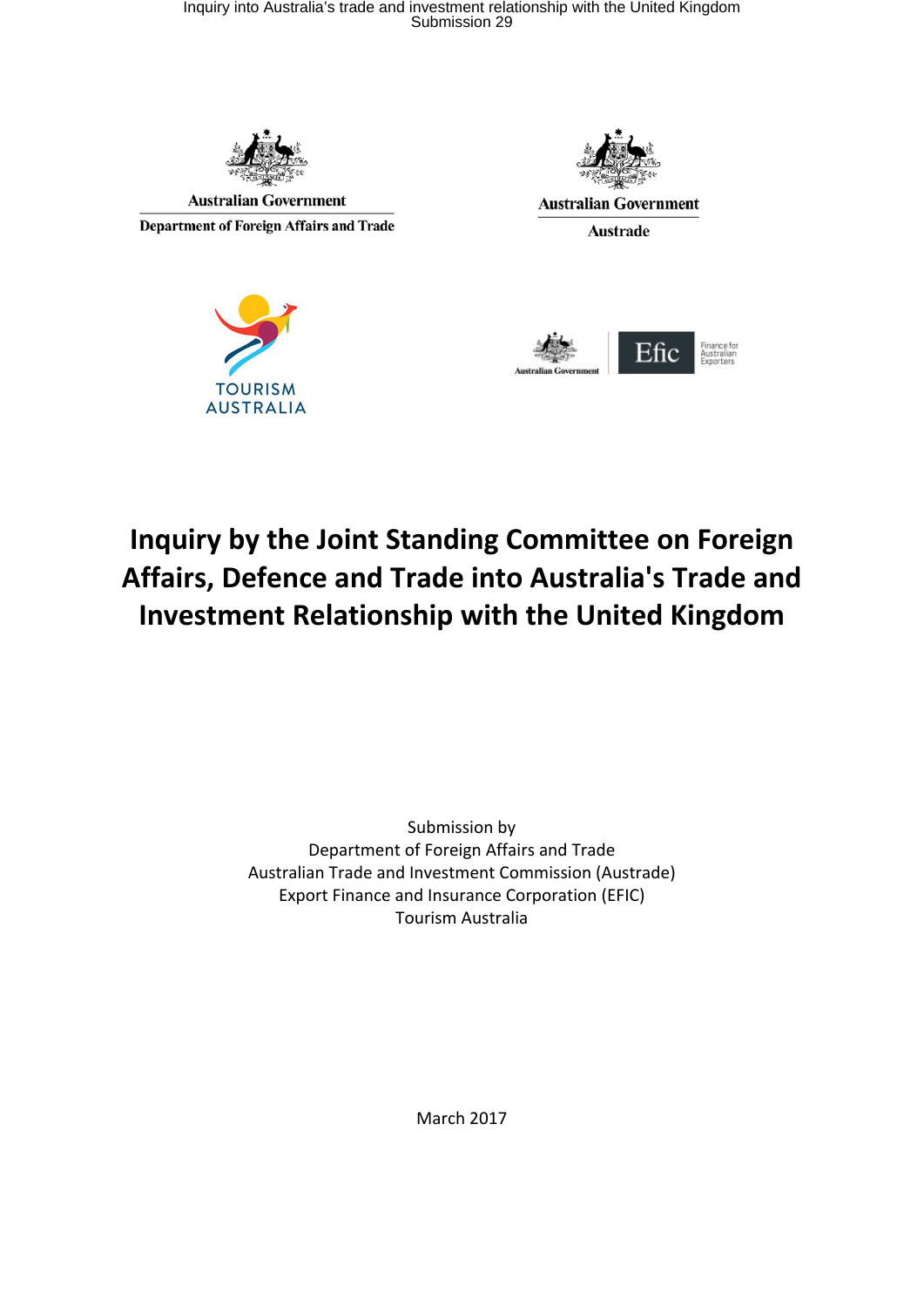## **Inquiry by the Joint Standing Committee on Foreign Affairs, Defence and Trade into Australia's trade and investment relationship with the United Kingdom**

**Submission by the Department of Foreign Affairs and Trade (DFAT), the Australian Trade and Investment Commission (Austrade), the Export Finance and Insurance Corporation (EFIC), and Tourism Australia**

On 8 December 2016 the Minister for Trade, Tourism and Investment, the Honourable Steven Ciobo MP, asked the Committee to inquire into and report on Australia's trade and investment relationship with the United Kingdom.

The following submission is made by the Department of Foreign Affairs and Trade (DFAT), the Australian Trade and Investment Commission (Austrade), the Export Finance and Insurance Corporation (EFIC), and Tourism Australia. The submission provides an overview of Australia's trade and investment relationship with the United Kingdom. The submission addresses the inquiry's terms of reference:

*The committee shall examine Australia's trade and investment relationship with the United Kingdom (UK). The Committee shall have particular regard to:*

- *the nature of Australia's current trade and investment relationship with the UK;*
- *possible implications for Australia's trade and investment relationships with the UK and the European Union consequent to the UK's exit from the European Union;*
- *barriers and impediments to trade and investment with the UK;*
- *opportunities to expand trade and investment links*
- *the merits and risks of a possible bilateral free trade agreement with the UK, and potential features of such an agreement;*
- *the role of Australian governments (State, Territory and Federal) in identifying trade and investment opportunities in the UK, and assisting Australian exporters to access these opportunities; and*
- *any other related matters.*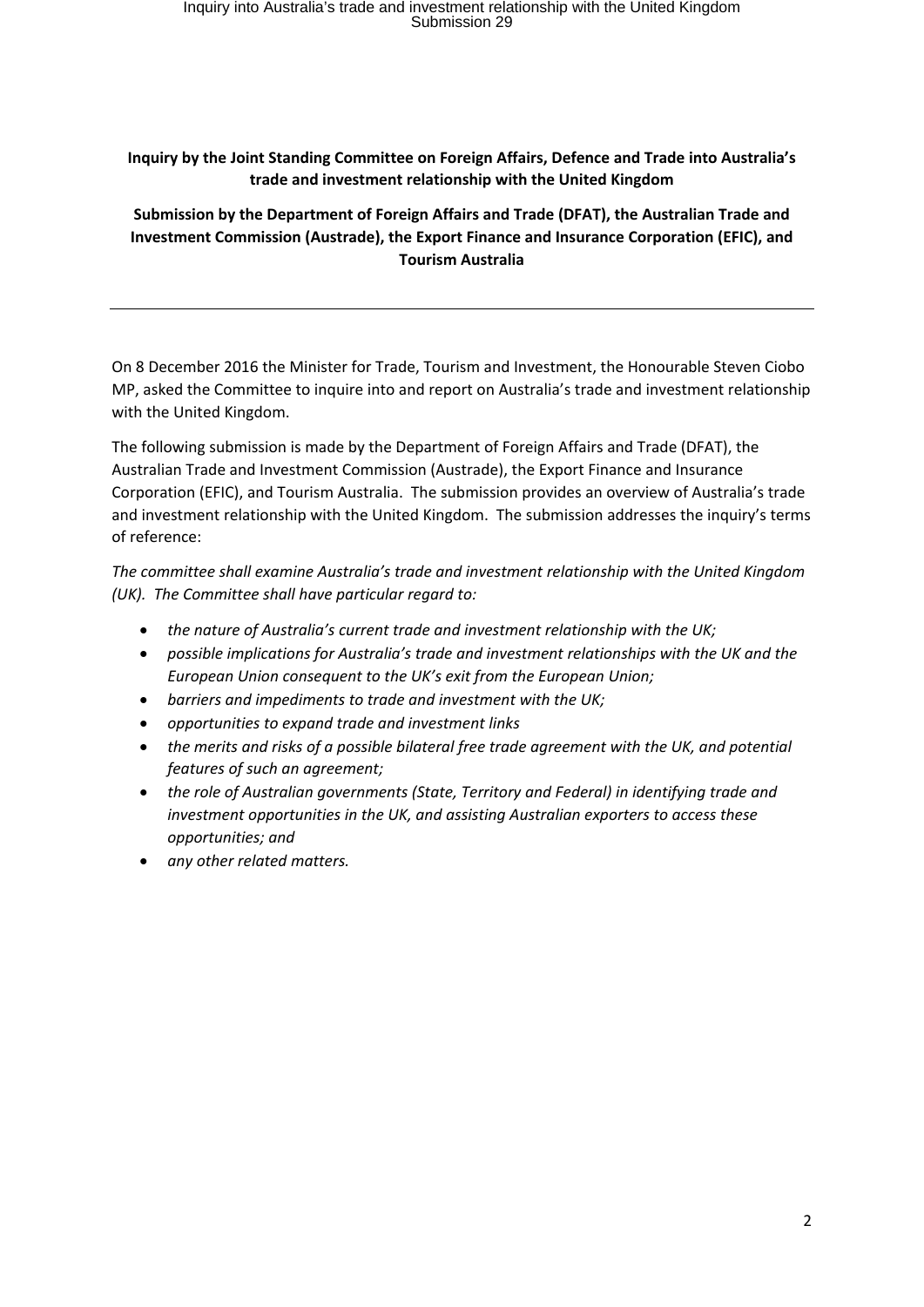#### **Introduction**

Australia has a significant relationship with the United Kingdom (UK), underpinned by our shared heritage, common values, and closely aligned strategic outlook and interests. We are regular dialogue partners at the highest levels across government and are like-minded on many global issues, including international security, open markets and trade liberalisation. We have effective cooperation in the G20. We also benefit from strong people-to-people links. There are regular highlevel visits in each direction.

The UK and Australia already share extensive trade and investment ties. The UK is the second largest destination for Australian overseas investment, the second largest investor in Australia and our fifth largest trading partner. The UK and Australian Governments share an ambition to broaden and deepen trade and investment links, including by concluding a comprehensive and ambitious bilateral free trade agreement (FTA), once the UK has exited the European Union (EU).

Presently, our trade relationship largely operates through the context of the UK's membership of the EU. The investment relationship, however, is significant, bilateral and is at present the cornerstone of our economic engagement. The UK is likely to remain a member of the EU for two years from the date it gives notice under Article 50 of the Treaty of Lisbon of its intention to leave the EU. Establishing the terms of the UK's exit from the EU provides the UK with new opportunities to determine its trade and regulatory settings and to conclude trade and investment agreements with other countries, including Australia.

The Department of Foreign Affairs and Trade, Austrade, Tourism Australia and EFIC welcome the Joint Standing Committee on Foreign Affairs, Defence and Trade inquiry and look forward to reviewing the contributions of stakeholders and the final report.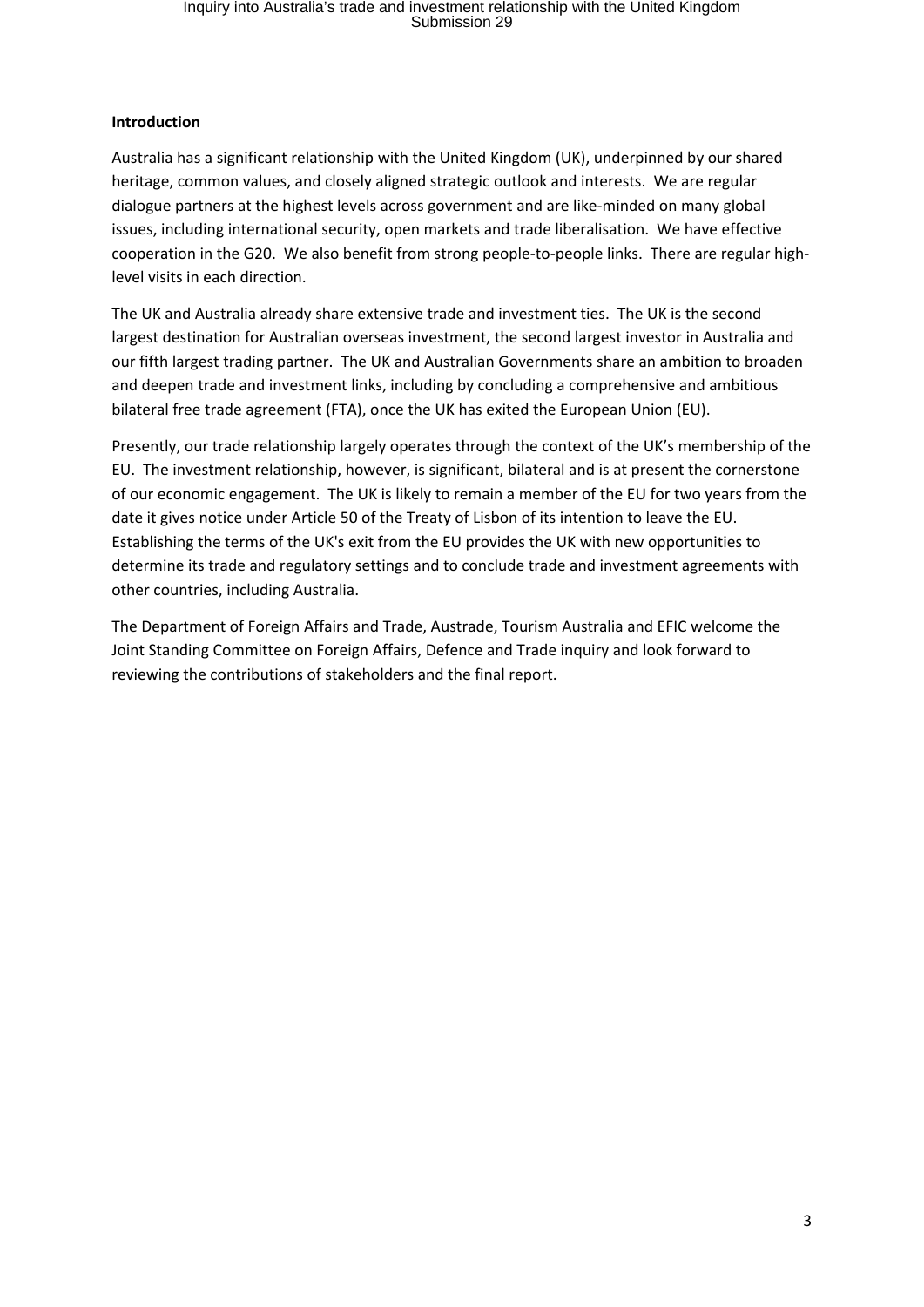#### **UK economic overview**

The UK economy was one of the strongest in the G7 in 2015/2016, with continued projections for solid future growth. The Organisation for Economic Co-operation and Development (OECD) predicted that the UK and the US would be the two fastest growing G7 economies in 2016.<sup>1</sup> The UK Government Office for Budget Responsibility forecasted growth of 2.1 per cent per annum over the rest of this decade.<sup>2</sup> The Office for National Statistics also reported that between 2014 and 2015 UK GDP in volume terms increased by 2.3 per cent.<sup>3</sup>

London continues to be a global powerhouse for the UK economy. A recent report by the Greater London Authority showed that London's economy was worth GBP364bn in 2014, 6.8 per cent higher than in 2013.<sup>4</sup> London topped PriceWaterhouseCoopers' 2014 'Cities of Opportunity' report on the world's top thirty cities, including being rated first in economic impact, technology readiness, and software/multimedia development and design, and second in intellectual capital, innovation and broadband services.<sup>5</sup>

The Global Innovation Index 2016 ranked the UK third best overall (behind Switzerland and Sweden)<sup>6</sup>. East London Tech City is the third-largest technology start-up cluster in the world after San Francisco and New York City.<sup>7</sup>

London also continues to be a global capital for the fintech sector. A recent report co-authored by Ernst and Young/UK Trade & Investment (UKTI) estimated that the UK fintech sector generated GBP6.6bn in revenue in 2015 attracting GBP524m in investment in 2015, and employing a workforce of approximately 61,000.<sup>8</sup> The UK (London and six regional centres) was also ranked as the number one global fintech ecosystem in a 2016 Ernst and Young report, ahead of California, New York, Singapore and Germany.<sup>9</sup>

<sup>7</sup> http://www.techcitymap.com

<sup>1</sup> https://data oecd.org/gdp/real-gdp-forecast.htm

<sup>2</sup> http://cdn.budgetresponsibility.org.uk/March2016EFO.pdf

<sup>&</sup>lt;sup>3</sup> http://www.ons.gov.uk/economy/grossdomesticproductgdp/ bulletins/quarterlynationalaccounts/latest#main-points

<sup>4</sup> https://www.london gov.uk/what-we-do/research-and-analysis/economy-and-employment/monitoring-londons-economy 5 http://www.pwc com/us/en/cities-of-opportunity.html

<sup>6</sup> Cornell INSEAD WIPO, *Global Innovation Index 2016, https://www.globalinnovationindex.org/home*

<sup>8</sup> http://www.ey com/Publication/vwLUAssets/EY-UK-FinTech-On-the-cutting-edge/\$FILE/EY-UK-FinTech-On-the-cutting-edge.pdf 9 http://www.ey com/Publication/vwLUAssets/EY-UK-FinTech-On-the-cutting-edge/\$FILE/EY-UK-FinTech-On-the-cutting-edge.pdf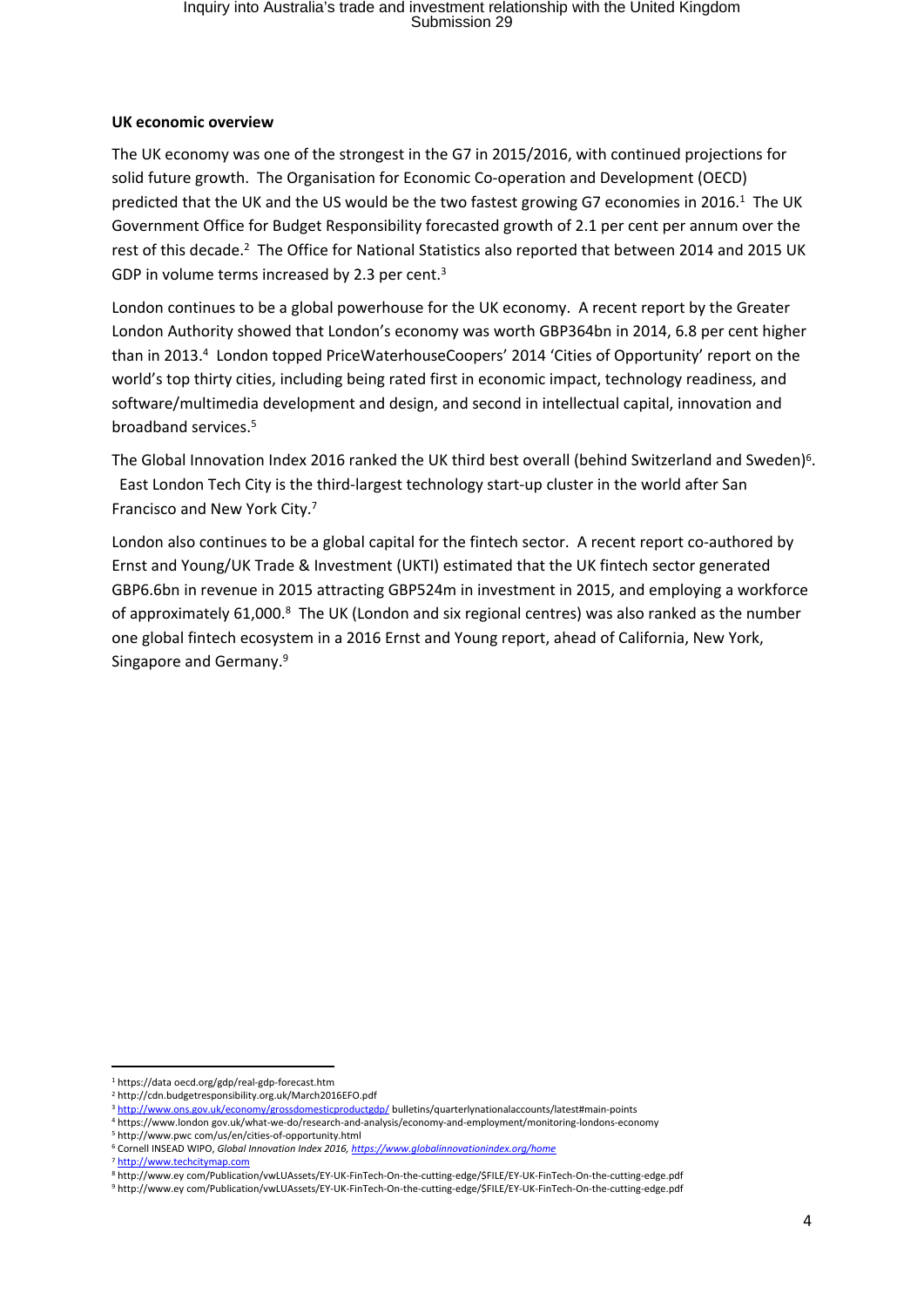### **1. The nature of Australia's current trade and investment relationship with the UK;**

*Trade*

- 1.1. The UK is Australia's fifth largest two-way trading partner, worth AUD27bn in 2015-16. It is our second largest services trading partner; Australian exports to the UK are worth AUD4.9bn and imports AUD7.3bn. The UK is also a high priority export market for Australian firms, and Australia's top export market in Europe. Australian goods and services exports to the UK have a broad base, covering a wide range of sectors. This base includes activity by some of Australia's largest companies (such as in financial services, with Australian banks having a longstanding presence in the market), through to small and medium enterprises.
- 1.2. Australia's International Business Survey 2016 (AIBS 2016) saw the UK ranked fourth by exporters for 'top current market' and for 'top future target market' (behind the US, China and India, and just ahead of Indonesia).<sup>10</sup> Familiarity of culture and language and the opportunity for growth and profits were the most frequent reasons listed for targeting the UK. Of those that identified the UK as their most important overseas market, almost three quarters (73 per cent) listed the ease of doing business as the same, or better, than in Australia.
- 1.3. Overall exports of goods and services saw the UK as Australia's seventh largest export market for 2015-16, worth AUD12.1bn, and representing 45 per cent of Australia's total exports to the EU. No other EU country featured in Australia's top 15 export markets.<sup>11</sup>
- 1.4. Trade in services is dominated by tourism, professional, technical and other business services.
- 1.5. For services exports, the UK was Australia's third largest export market, behind China and the USA, worth AUD4.9bn in 2015-16. This represented 47 per cent of Australia's total services exports to the EU, and exceeded Australia's services exports to the next EU market, Germany (11th largest), by almost four to one. The only other EU market in Australia's 'top 20' was France (17th).
- 1.6. Many Australian companies use the UK as a hub from which to service the EU market. Data is not currently available to enable us to determine what percentage of these Australian goods and services remain in the UK, as opposed to being on-shipped to other EU member states.
- 1.7. The UK is also a valued merchandise goods partner, with Australian exports to the UK worth AUD7.2bn and imports AUD7.6bn. Our main exports to the UK are gold, lead, alcoholic beverages (mainly wine), pearls and gems.
- 1.8. For example, Australian wine is a market leader in the UK and has been for a decade. One in five imported bottles of wine consumed in the UK is Australian. The UK is currently Australia's third most valuable wine export destination. Some other areas of recent export growth include beef, diamonds and telecommunications equipment.
- 1.9. For goods exports, the UK was also Australia's major EU market (AUD7.2bn in 2015-16). The UK ranked as Australia's 8th largest goods export market, with Germany 16th and the Netherlands 17th. The UK's share of total Australian goods exports to the EU was 44 per cent.
- 1.10. This focus by Australian goods exporters on the UK is also reflected in the most recent ABS figures, for 2014-15. These figures showed a 10 per cent year-on-year increase in the number of Australian firms exporting goods to the UK in 2014-15, at 5,722.

<sup>10</sup> Export Council of Australia/University of Sydney, Australia's International Business Survey 2016, http://www austrade.gov.au/ArticleDocuments/1358/AIBS-2016-full-report.pdf.aspx

<sup>11</sup> DFAT, *Composition of Trade Australia 2015-16, http://dfat.gov.au/about-us/publications/Documents/cot-fy-2015-16.pdf*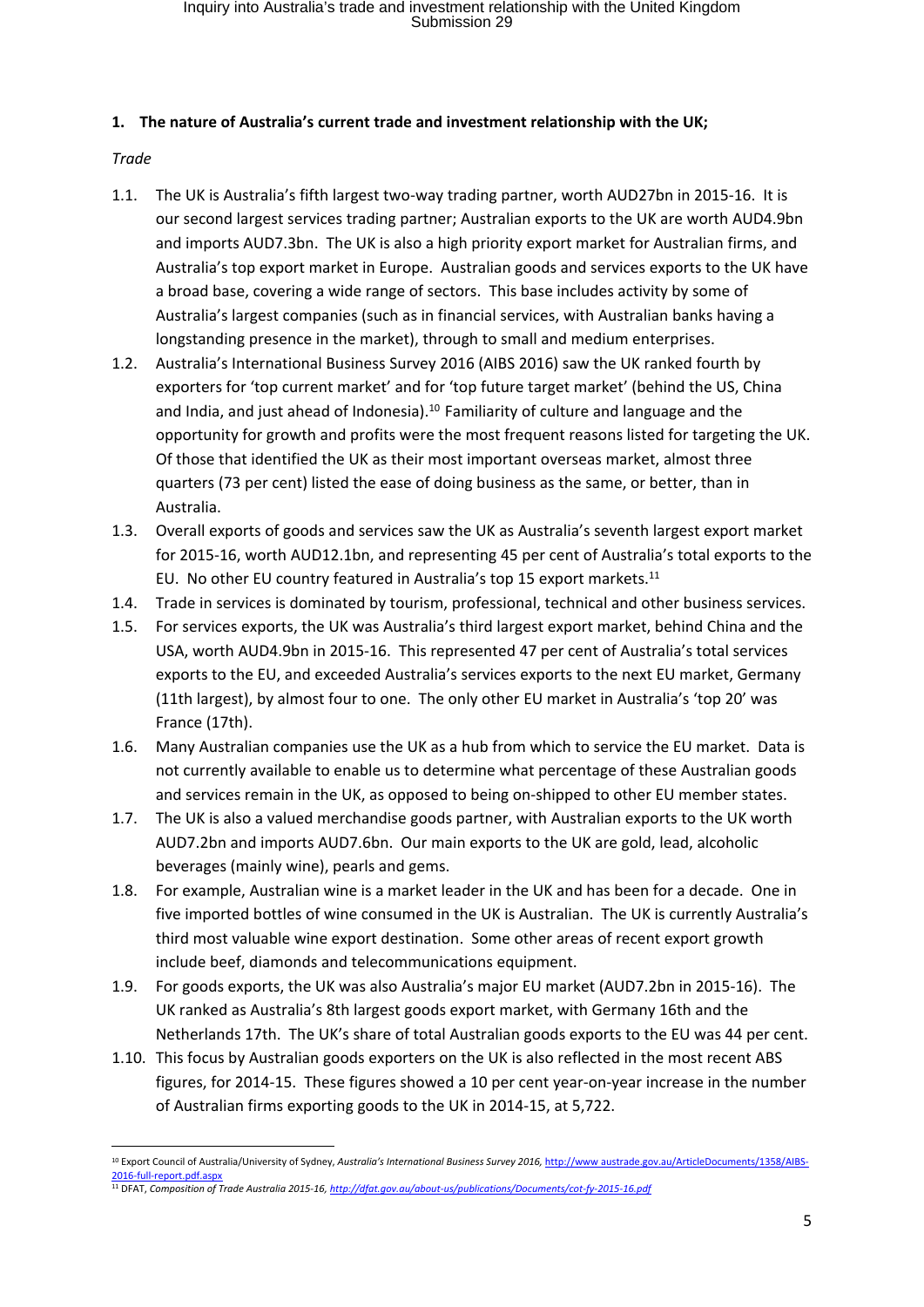#### *Investment*

- 1.11. The UK is Australia's second largest investment partner, with total two-way investment valued at AUD853bn in 2015. The stock of total UK investment in Australia at 31 December 2015 was AUD499.9bn. This included foreign direct investment of AUD76bn, making the UK Australia's third most significant source of FDI (behind the United States and Japan), and one of Australia's most significant source of foreign investment since federation. The most recent Australian Bureau of Statistics (ABS) figures show the five-year growth (to 2015) in FDI from the UK was a substantial 42 per cent, rising from AUD53.7bn in 2010 to AUD76bn in 2015.<sup>12</sup>
- 1.12. There is a strong pipeline of UK direct investment into Australia, with the investment monitoring service FDI Markets reporting a total of 43 UK FDI projects in Australia in 2016. As in previous years, the leading sectors by project numbers included business services and ICT, with these sectors representing two-thirds of all projects.<sup>13.</sup>
- 1.13. The ABS figures confirm the contemporary nature of the UK's investment relationship with Australia, with the high rate of FDI growth this decade contrasting with a period of more modest change in the years 2001 to 2010. UK direct investment into Australia experienced year-on-year fluctuations over the previous decade, rising from AUD48.1bn in 2001 to AUD53.7bn by 2010. This represented average growth of less than 1.2 per cent per annum for the period, compared to average annual growth of 7.2 per cent per annum from 2010 to 2015.
- 1.14. British businesses have traditionally viewed Australia as an attractive base for regional operations and have invested in a wide range of industries, including infrastructure, pharmaceuticals, energy, and travel industries. Approximately a third of all regional headquarters operations in Australia are European, and of these, almost half are British. Major UK investors in Australia include BP, BAE Systems, BT, Vodafone, Associated British Foods (George Weston), PZ Cussons, Tavistock (AACo), HSBC, Diageo, Unipart and Serco.
- 1.15. UK investors include small and medium size businesses opening new operations in Australia through to large superannuation funds investing in major Australian infrastructure assets. The UK, as a global financial centre, is also the investment decision centre for organisations from other countries in relation to their Australian investments, including, for example, foreign sovereign wealth funds such as the Kuwait Investment Authority (Wren House).
- 1.16. The current decade has also seen strong growth in the UK's share of overall EU direct investment into Australia, from 40 per cent of the EU total in 2010 to 48 per cent by 2015. FDI growth from the UK accounts for around 94 per cent of the entire net growth for the EU (AUD23.8bn) since 2010.
- 1.17. The stock of total Australian foreign investment in the UK was AUD353.2bn at 31 December 2015, with foreign direct investment of AUD81.3bn. The UK is the largest foreign owner of Australian agricultural land.
- 1.18. Approximately 1,500 Australian companies maintain a presence in the UK, with a large number using the UK as a base for continental Europe. Key Australian investors in the UK include Macquarie Bank, Wesfield, AMCOR, Lend Lease, Westpac, the Commonwealth Bank,

<sup>12</sup> ABS, *International Investment Position, Australia: Supplementary Statistics, 2015*,

http://www.abs.gov au/ausstats/abs@.nsf/PrimaryMainFeatures/5352 0?OpenDocument

<sup>&</sup>lt;sup>13</sup> FDI Markets trends report for Austrade, January-December 2016. Report based on public information on company investment announcements.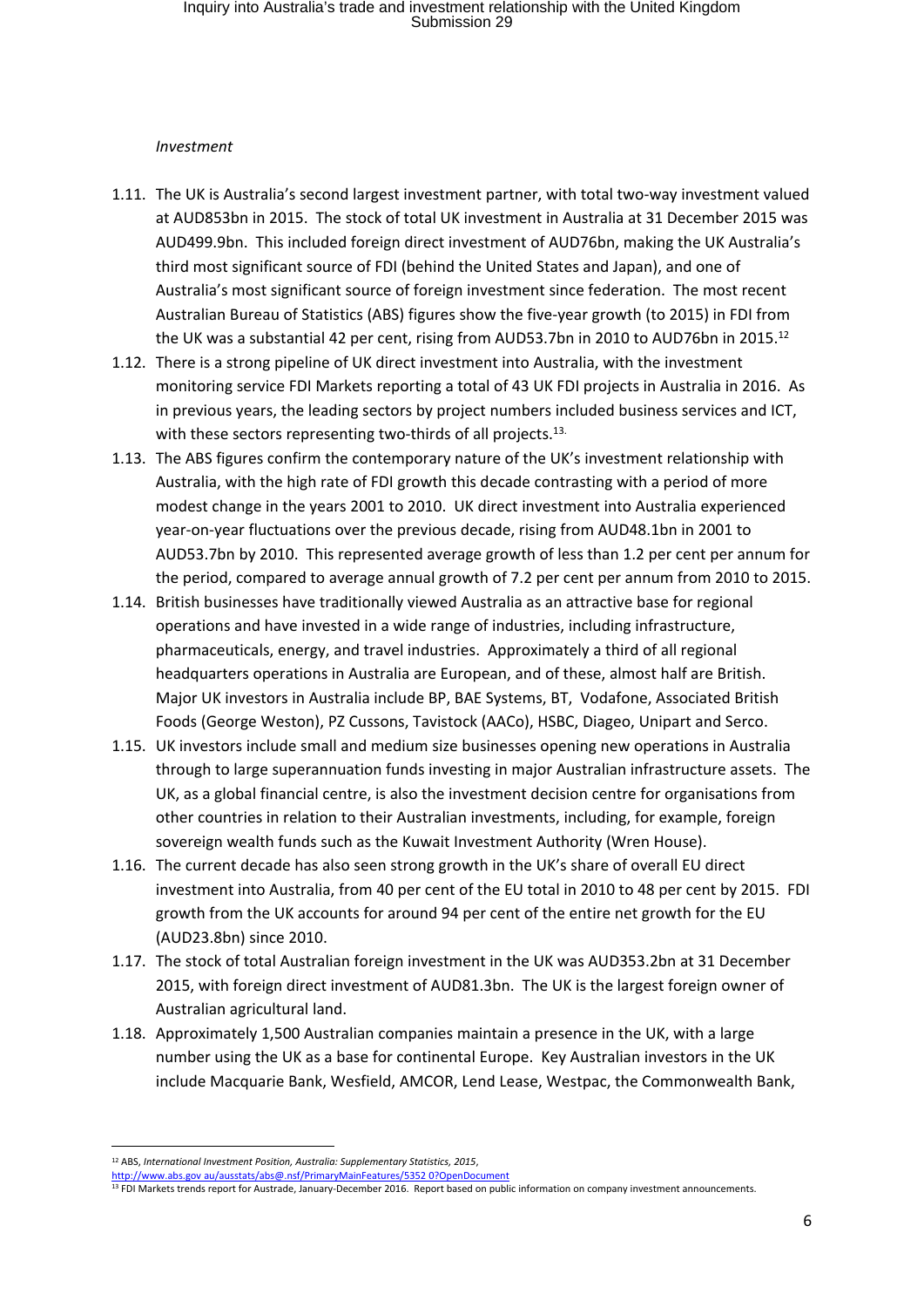ANZ Bank, National Australia Bank, Cochlear, ResMed, CSL, Boral, and dual-listed companies GKN Brambles, Rio Tinto, and BHP Billiton.

1.19. The Australia-UK Trade Working Group, discussed at paragraphs 5.2-5.7, will be a key vehicle for developing the future framework for our trade and investment relationship with the UK following its exit from the EU.

## *Tourism*

- 1.20. The UK is Australia's third largest inbound market by arrivals and third by tourism expenditure. During 2016, there were 712,200 arrivals from the UK, up 4.4 per cent on the previous year. For the year ending September 2016, UK visitors spent AUD3.75bn (at an average of around AUD5,600 per visitor), an increase of 6 per cent.
- 1.21. The UK is Australia's fourth largest short-term destination. In the year ended 30 September 2016, there were 591,600 departures from Australia to the UK, an increase of 2.7 per cent on the previous year.
- 1.22. UK passport holders can apply for a working holiday visa in Australia (subclass 417). In 2015-16, UK passport holders were granted 42,175 working holiday visas (a reduction of 5.7 per cent compared to the same period in the previous year).
- 1.23. On 25 October 2016, Minister Ciobo launched a Tourism Australia campaign to increase Australia's attractiveness as a destination for young working holidaymakers (WHM). Initial results from the campaign are positive, particularly from the UK. The campaign is part of a broader government package that set the tax rate applied to working holiday makers at 15 per cent on earnings up to AUD\$37,000, rather than 32.5 per cent. The Australian government is exploring the possibility of extending the age limit to allow British citizens aged up to 35 years to travel on this visa.
- 1.24. Tourism Australia runs a series of promotional activity in the UK. Recent examples include broadcast project 'Wild Australia' with Ray Mears that featured Indigenous experiences and nature and wildlife attractions; and partnership campaigns with Singapore Airlines, Malaysia Airlines Expedia and tour operator Austravel illustrating Australia's aquatic and coastal experiences.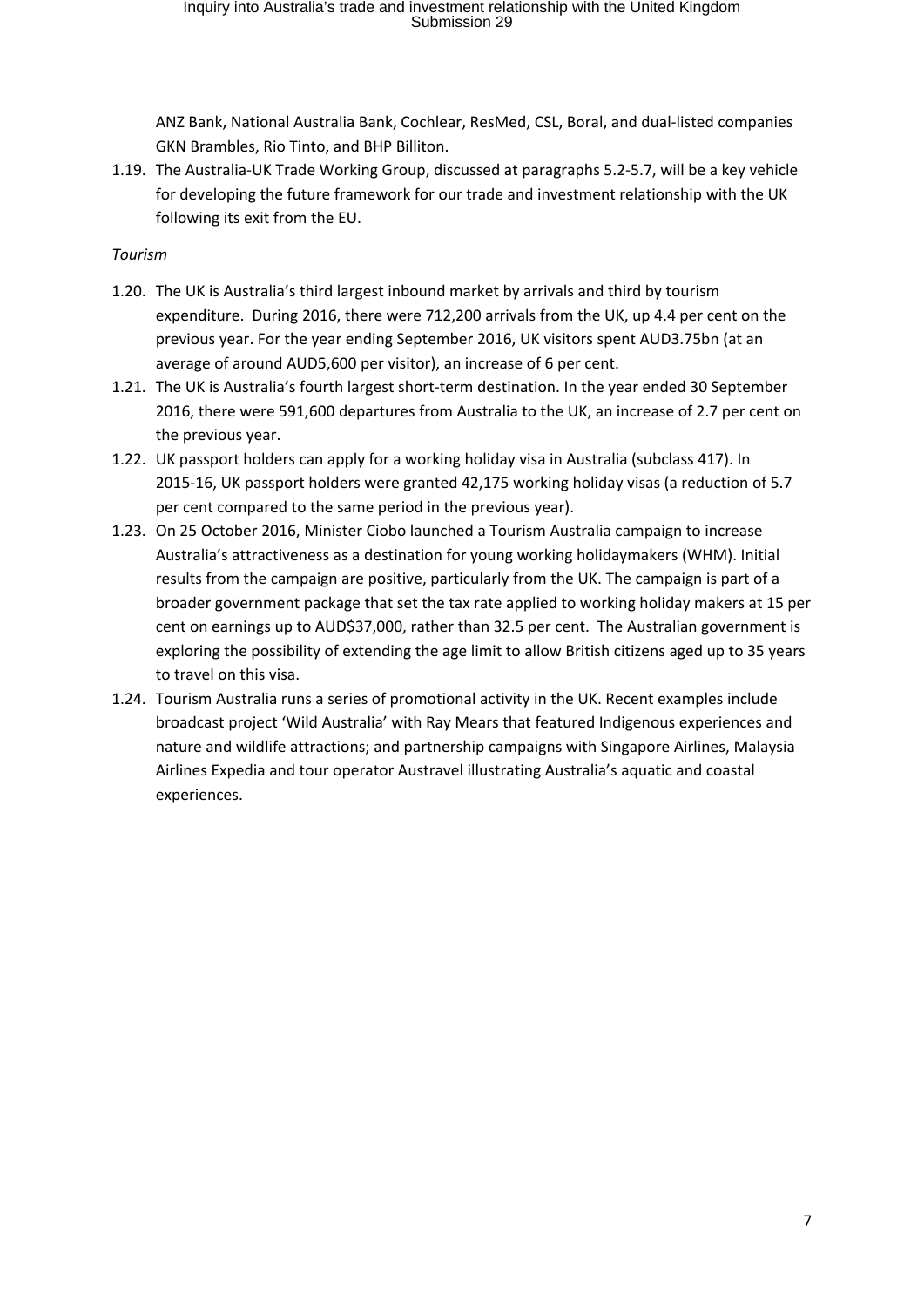

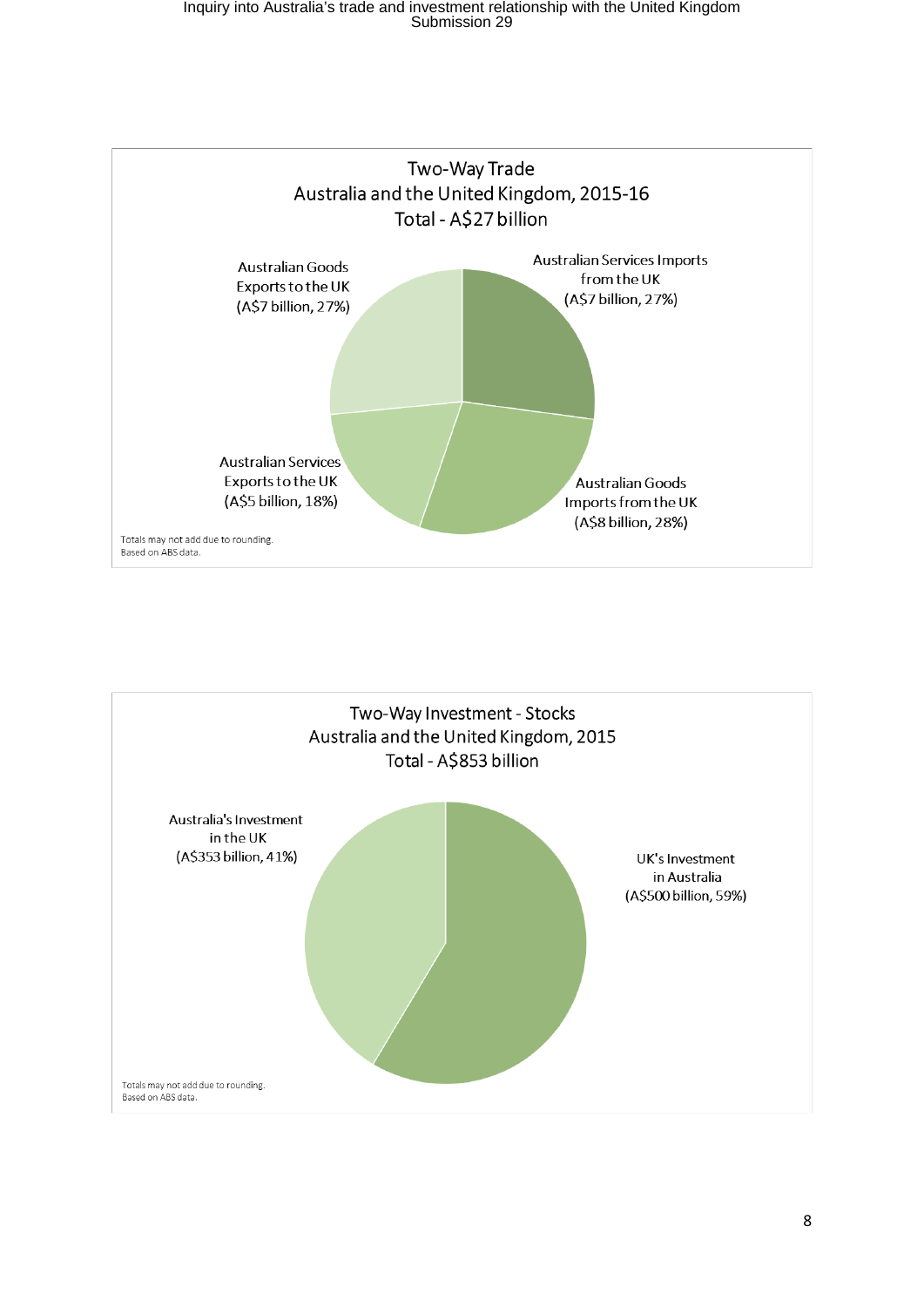# **2. Possible implications for Australia's trade and investment relationships with the UK and the European Union consequent to the UK's exit from the European Union;**

### *Brexit state of play*

- 2.1. The UK held a referendum on 23 June 2016 to answer the question: "should the United Kingdom remain a member of the European Union, or leave the European Union?" By a margin of 51.9 per cent to 48.1 per cent, the UK voted to leave the EU (commonly referred to as 'Brexit').
- 2.2. Article 50 of the Treaty of Lisbon provides the legislative framework to negotiate Britain's withdrawal from the EU. Under Article 50, Member States must notify formally the EU of their intent to withdraw. The UK will remain a full member of the EU for two years from the time it formally notifies its intention to leave. This time may be extended upon the agreement of all EU member states.
- 2.3. UK Prime Minister Theresa May has said the UK would trigger Article 50 by the end of March 2017. On 24 January, the UK Supreme Court ruled that the UK Government could not notify the EU of its intention to leave under Article 50, without first passing legislation enabling it to do so. Consequently, the European Union (Notification of Withdrawal) Bill 2017, authorising the Government to trigger Article 50, was introduced to Parliament on 26 January 2017. The bill passed in the House of Commons by a margin of 498 votes to 114 on 1 February 2017, and attempts to introduce amendments to the bill at the committee stage were voted down by Members of Parliament on 8 February. The Bill passed through the House of Lords and the House of Commons on 13 March. Once the Bill receives the (formality) of Royal Assent, the government will have the necessary authority to formally notify under Article 50.
- 2.4. On 17 January, Prime Minister May set out a 12-point plan for the UK's future relationship with the EU. The plan indicated the UK would not seek membership of the EU single market and customs union. Instead, it would pursue the greatest possible access to the single market, on a reciprocal basis, through a new, comprehensive, bold and ambitious FTA with the EU. This would also allow the UK to negotiate its own bilateral trade agreements with other countries. The Brexit White Paper, which was released on 3 February 2017, adopted the same 12-point structure as PM May's earlier speech.
- 2.5. Prime Minister May also clearly stated the UK's intention to leave the jurisdiction of the European Court of Justice and take control of its immigration policy. UK Home Secretary Rudd had previously stated that immigration reform would aim to reduce net migration to a 'sustainable' level of "10,000s rather than 100,000s".
- 2.6. The UK will have up to two years after triggering Article 50 to negotiate the terms of its exit. If the UK and the EU do not reach an agreement within this period, the UK will be forced to leave the EU with no provisions in place – unless all remaining member states agree to extend negotiations.
- 2.7. We will not know the full implications of Brexit until the details of the agreement between the UK and Europe emerge. Brexit could present challenges, not just for the UK but also for Australia's ongoing relationship with the UK. However, it could also open up new opportunities for Australia.
- 2.8. As a country with much at stake in preserving and strengthening an open rules-based global trading system, Australia looks to the EU and the UK to establish a new, mutually beneficial relationship that underpins growth and supports trade and investment. At present, there are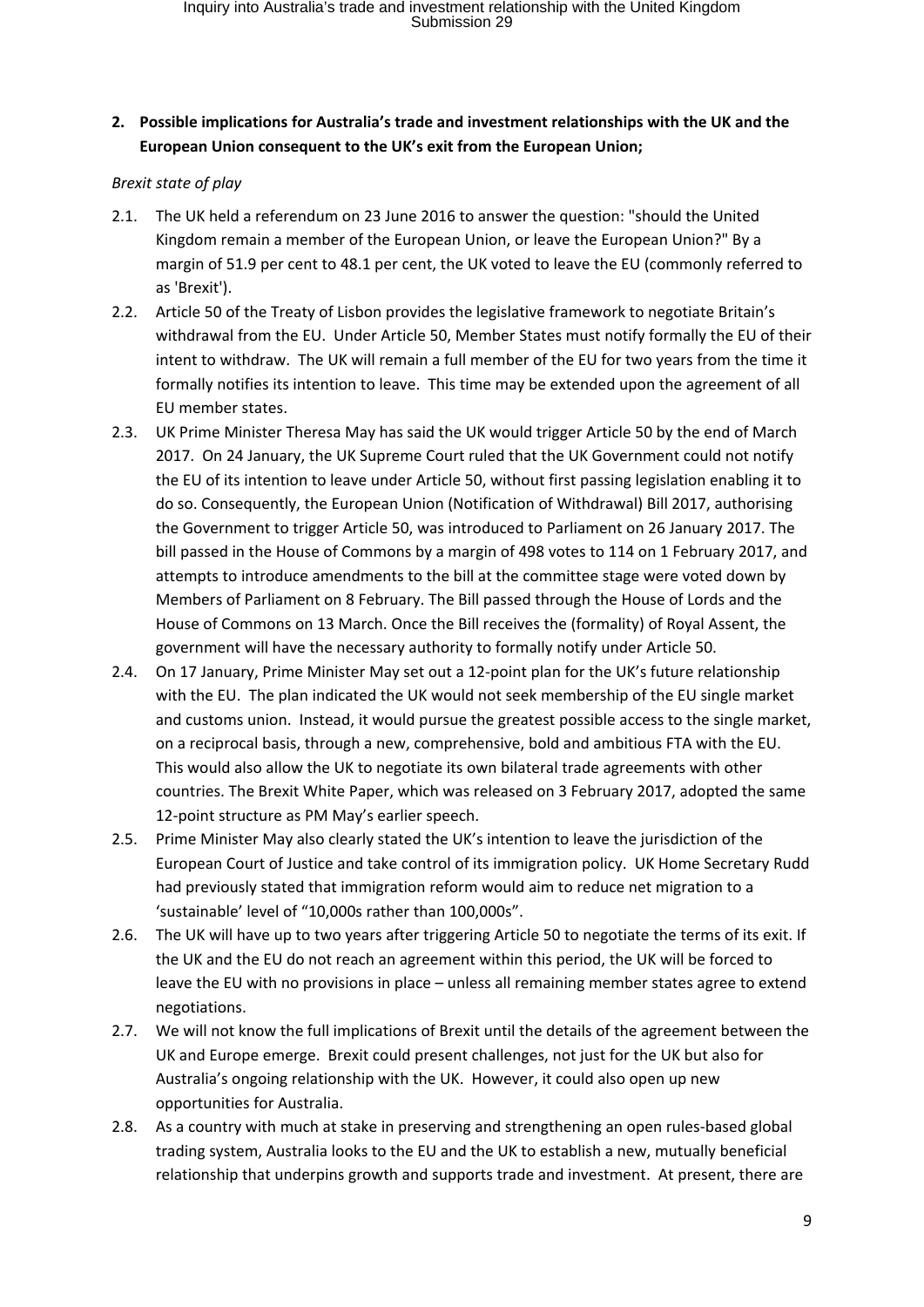no significant trade barriers between the UK and other EU member states. The Australian Government is encouraging the UK and the EU to establish a future economic relationship that takes into account the interests of their neighbours and trading partners and does not unduly erect barriers to international trade.

- 2.9. At a time when globalisation and free trade is under threat in some countries, we look to the EU and the UK to show leadership and conclude a comprehensive, trade liberalising agreement that does not erect barriers to trade and demonstrates their commitment to a strong global trade agenda.
- 2.10. Strong UK and EU economies are important for the global economy. The Australian Government is encouraging the UK and the EU to establish promptly a new, mutually beneficial relationship that sustains the economies and global influence of both parties.

#### *European Union*

- 2.11. Brexit will not affect the priority that Australia attaches to working with the EU toward the timely launch of bilateral free trade negotiations, in line with the announcement by the Prime Minister, the Hon Malcolm Turnbull MP and European Council Presidents Donald Tusk and Jean-Claude Juncker (on 15 November 2015).
- 2.12. Of the existing member states, the UK has been a strong supporter of an Australia-EU FTA and a vocal advocate for trade liberalisation globally. In terms of trade patterns, the UK has traditionally been an important conduit for investment between Australia and the EU – twothirds of our FDI with the EU enters through the UK, while over half of EU FDI into Australia comes from the UK. Businesses could, however, be expected to adapt to the new terms negotiated between the EU and the UK and structure their investments accordingly. The potential loss of 'passporting' access to the EU has been raised as a key issue for the financial services sector. 'Passporting' refers to a range of provisions across many different pieces of EU financial regulation, which allows firms in Member States to provide financial services across the EU under a common set of rules and a single authorisation from their regulator.

#### *United Kingdom – trade and investment*

- 2.13. To date, the effect of the UK's intention to leave the EU on the Australian economy and our financial sector has been limited. Australia's trade links are heavily oriented more towards Asia, and the Australian banks have limited direct exposure to the UK and Europe. As the UK leaves the EU, the Australian Government will be looking to strengthen further our close and effective partnership with the UK.
- 2.14. On 17 January, UK Prime Minister May announced that the UK would not seek membership of the EU single market. However, it would pursue the greatest possible access to the single market, on a reciprocal basis, through a new, comprehensive, bold and ambitious free trade agreement with the EU.
- 2.15. The UK's departure from the EU customs union will allow it to negotiate new free trade agreements with other countries, including Australia. Prime Minister May has indicated that the UK would welcome new trade agreements with other countries, and has prominently identified Australia as a country with which the UK has already begun discussions on future trade ties (alongside New Zealand and India) (see discussion at paragraphs 2.4, 5.1-5.9). Australia will continue to engage the UK while it concludes arrangements. Our interest is for the UK to be an open market and a strong proponent of a robust global trading system.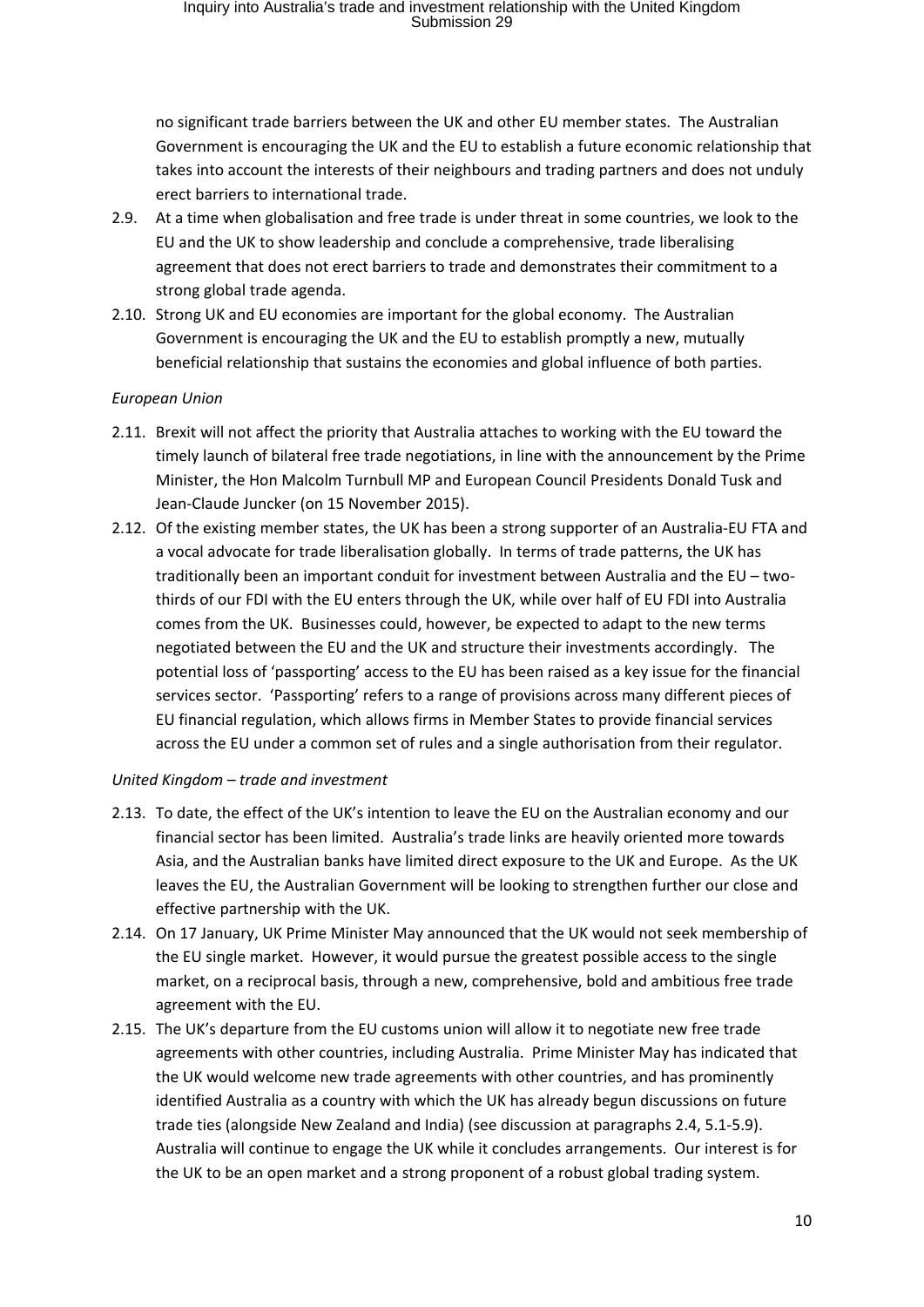2.16. Post Brexit, a bilateral trade agreement with the UK would strengthen and enhance Australia's trade relationship with the UK (see further discussion at 4.1-4.9, and 5.9-5.10).

#### *United Kingdom – immigration*

2.17. In addition to her general statements on immigration (see paragraph 2.5), Secretary Rudd has also said publicly that Australia should not expect any special treatment. Given the strong people-to-people links between Australia and the UK and the significant contribution made by Australian workers to UK's economic growth, we would be disappointed and concerned by more restrictive conditions for Australian workers and visa holders. The Australian Government will continue to advocate strongly for the UK to maintain favourable terms for Australians wanting to live and work in the UK.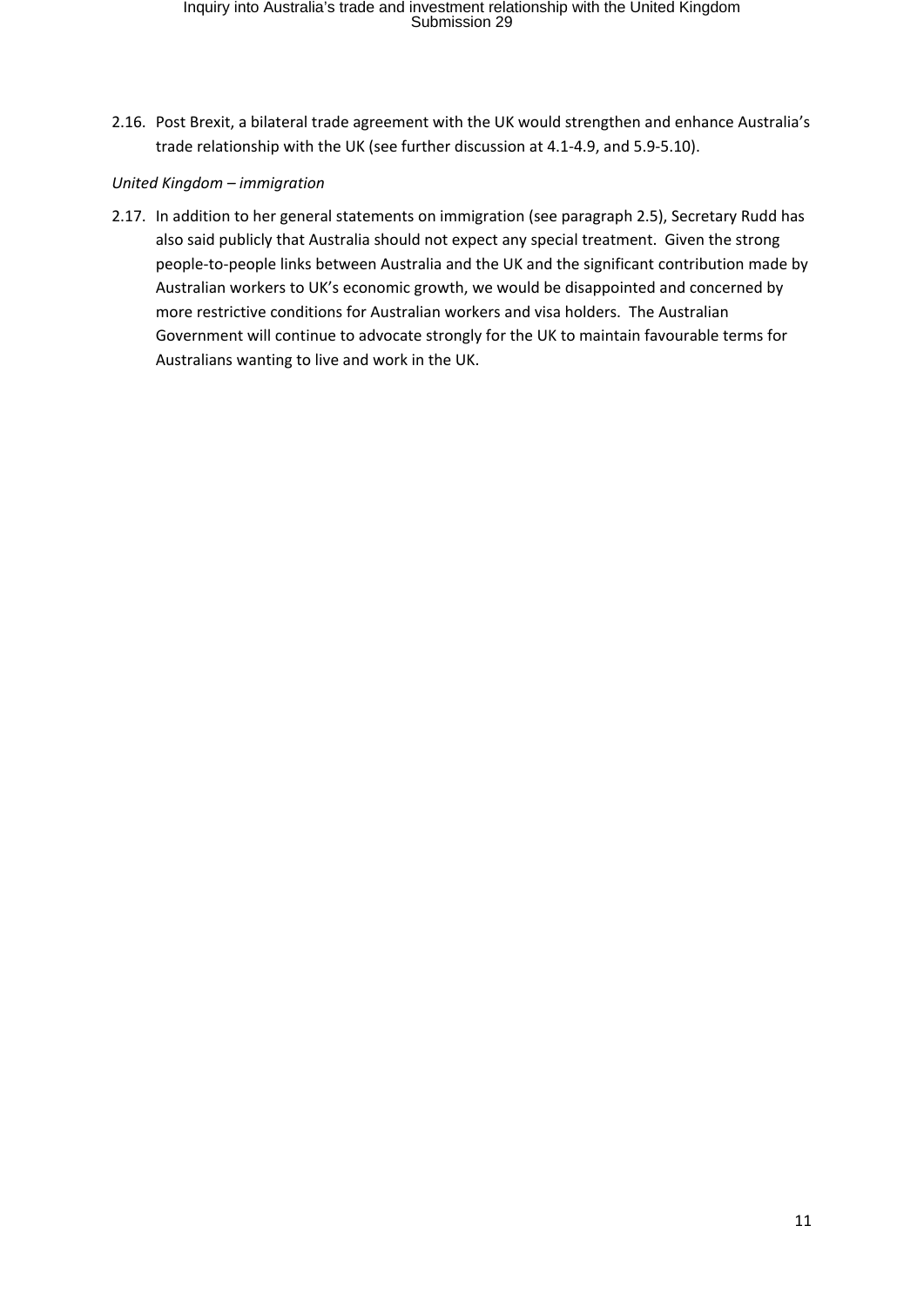#### **3. Barriers and impediments to trade and investment with the UK;**

- 3.1. To date, the Australian Government has addressed barriers and impediments to trade and investment with the UK in the context of Australia's overall trade policy relationship with the EU. That reflects the fact that the European Commission has competence for trade policy and negotiations. A range of barriers have been identified as part of the current Australia-EU FTA scoping exercise. Particular areas of concern include agriculture market access barriers, sanitary and phytosanitary measures, and geographical indications.
- 3.2. In its 2015 trade policy review of the European Union, the World Trade Organisation noted that the EU is generally an open and transparent economy and, as one of the biggest economies and trading entities in the world, plays a critical role in the multilateral trading system.
- 3.3. Following the UK's decision to leave the EU, it will need to define a sovereign trade policy, which will involve it making decisions on overall levels of protection and support for specific sectors of the UK economy. Australia will seek to engage with that policy through the Australia-UK Trade Working Group (see discussion at paragraphs 5.2-5.7), and will hold consultations with industry and other stakeholders to identify barriers of concern that are inhibiting the development of commercial linkages.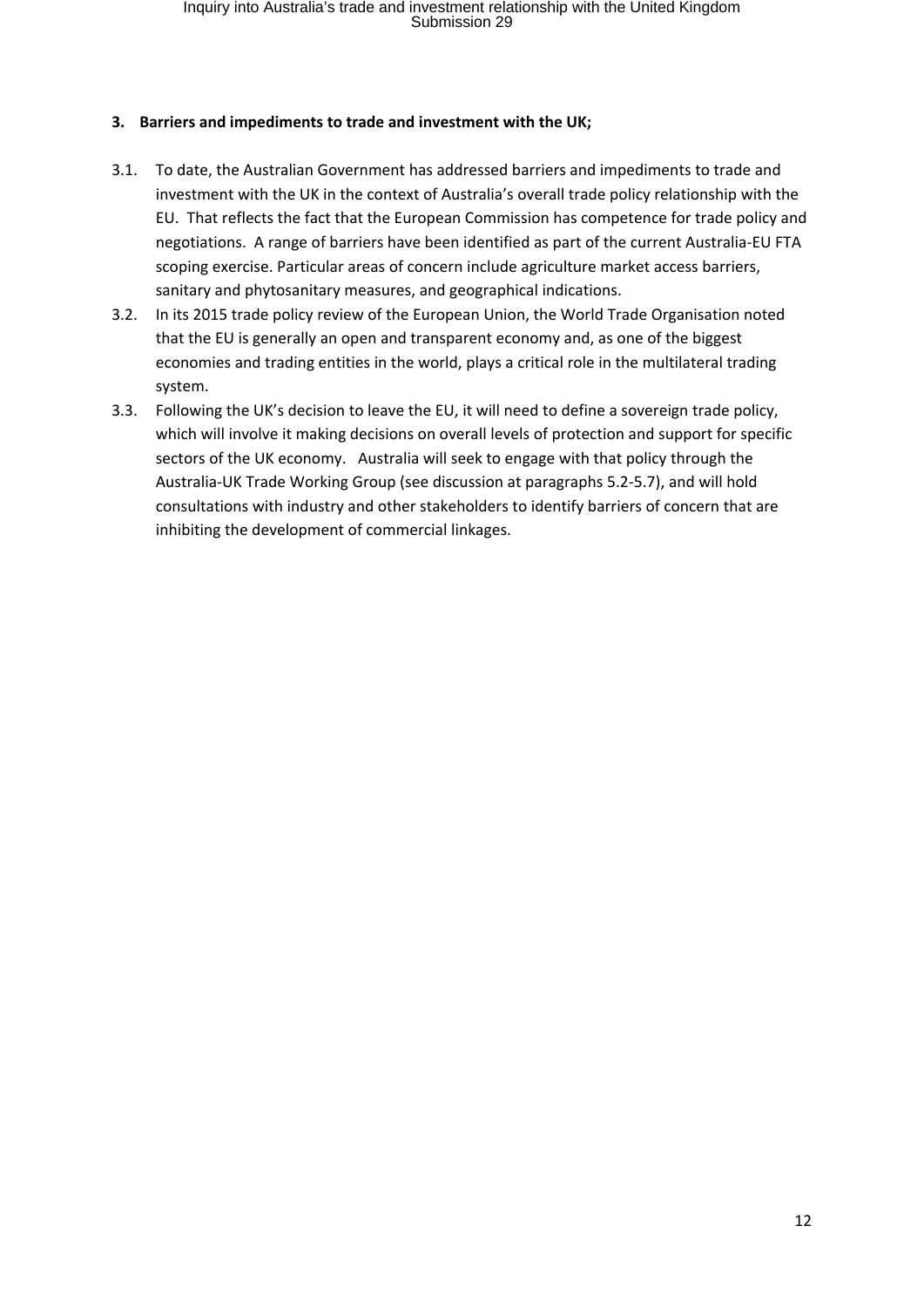### **4. Opportunities to expand trade and investment links (bilaterally and into Asia);**

- 4.1. The UK's exit from the EU will present new opportunities to expand our trade and investment links. The Australia-UK Trade Working Group, discussed at paragraphs 5.2-5.7, will be an important vehicle for identifying opportunities to expand bilateral trade and investment, including scoping work for a future Australia-UK FTA, when the time is right (see paragraph 5.1). The Working Group will also seek to smooth the transition for Australia and the UK, as the UK's new arrangements with the EU are implemented.
- 4.2. As part of this engagement, we will continue to consult the UK on foreign investment policymaking, to maintain support for a positive environment for foreign investment with certainty and clarity for investors. Our objective is to ensure Australia is more frequently considered as a preferred investment destination, as UK business starts to look more closely at markets for growth outside Europe, particularly in the Asia-Pacific region.
- 4.3. The Australian government will also examine opportunities in a number of other areas, including in our people-to-people links. For example, we will re-engage the UK on its refusal to index the pensions of UK pensioners residing in Australia. This adversely affects about a quarter of a million UK pensioners in Australia. We also intend to discuss opportunities to deepen collaboration on clean energy, negotiate independent access to significant EU science research funds, and attract further UK investment into Australia (UK businesses currently have AUD76b in direct investments in Australia).
- 4.4. We will explore greater collaboration and harmonisation in areas including UK taxation of Australia's superannuation funds, enforcement of child support orders and climate change initiatives.
- 4.5. In addition, Australia's ongoing promotion of cultural and economic openness, and growing links to dynamic Asia-Pacific growth engines (including through our triumvirate of North Asian FTAs), position us well to capture a larger share of the lucrative international education market.

#### *Revised World Trade Organization commitments*

- 4.6. The UK's exit from the EU will also present challenges. In the WTO, the UK will need to establish its own schedules of commitments for goods, including agriculture, and services, separate from the current EU schedules. The UK's WTO goods schedule will set ceilings on the tariffs that it can apply to imports from third countries, minimum access arrangements for those agricultural products subject to tariff quotas, and limits on the subsidisation of domestic agriculture production. The UK's WTO services schedule will also cover areas of significant commercial interest to Australian services suppliers, including professional services (financial and legal services), education services, telecommunications and movement of natural persons (MNP).
- 4.7. The EU may also need to negotiate concomitant changes to its own WTO commitments, which are expected to focus on tariff quotas and agricultural domestic support. Throughout this process, Australia will seek to maintain and improve existing market access for Australian exports to both the UK and EU markets.
- 4.8. Withdrawing from the EU also raises questions about the UK's ability to maintain the preferential WTO-plus arrangements it currently enjoys under the EU's existing network of free trade agreements with third countries, and vice versa. By some counts, the EU's existing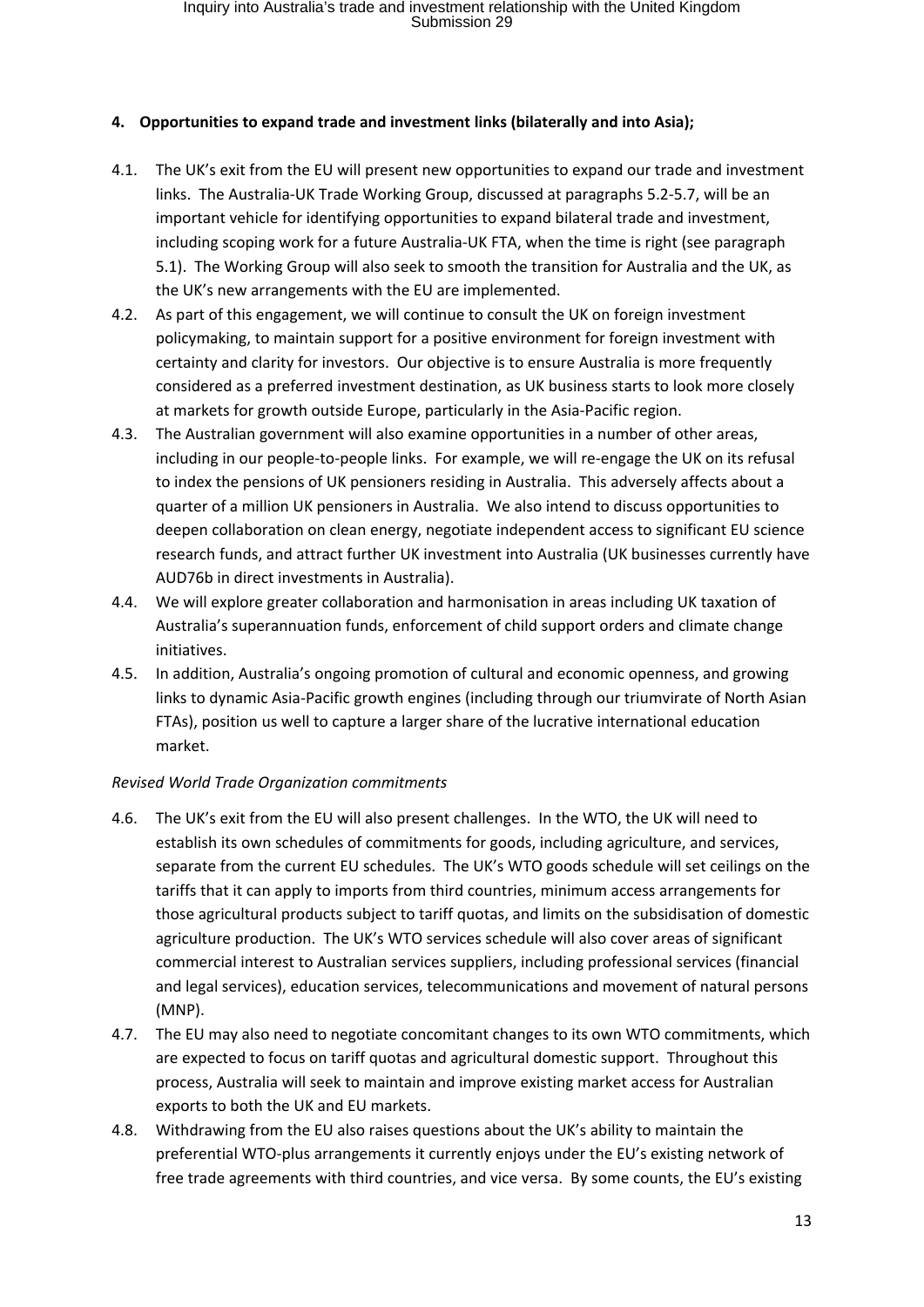FTAs cover more than 50 countries, including Switzerland, Morocco, Israel, South Korea and Mexico. EU's agreed but yet to be implemented FTAs include FTAs with Singapore, Canada and Vietnam. If arrangements for continued preferential treatment are not made, the UK's trade relationships with such countries would revert to a most-favoured nation (MFN) basis, until such time as it concludes its own replacement FTA arrangements.

4.9. While WTO commitments set bound levels of access for third countries trading on an MFN basis, the UK may choose to establish lower levels of applied MFN tariffs. As a developed country, the UK will also be expected to maintain duty free quota arrangements for least developed countries and to establish a generalised system of preferences for imports from other developing countries.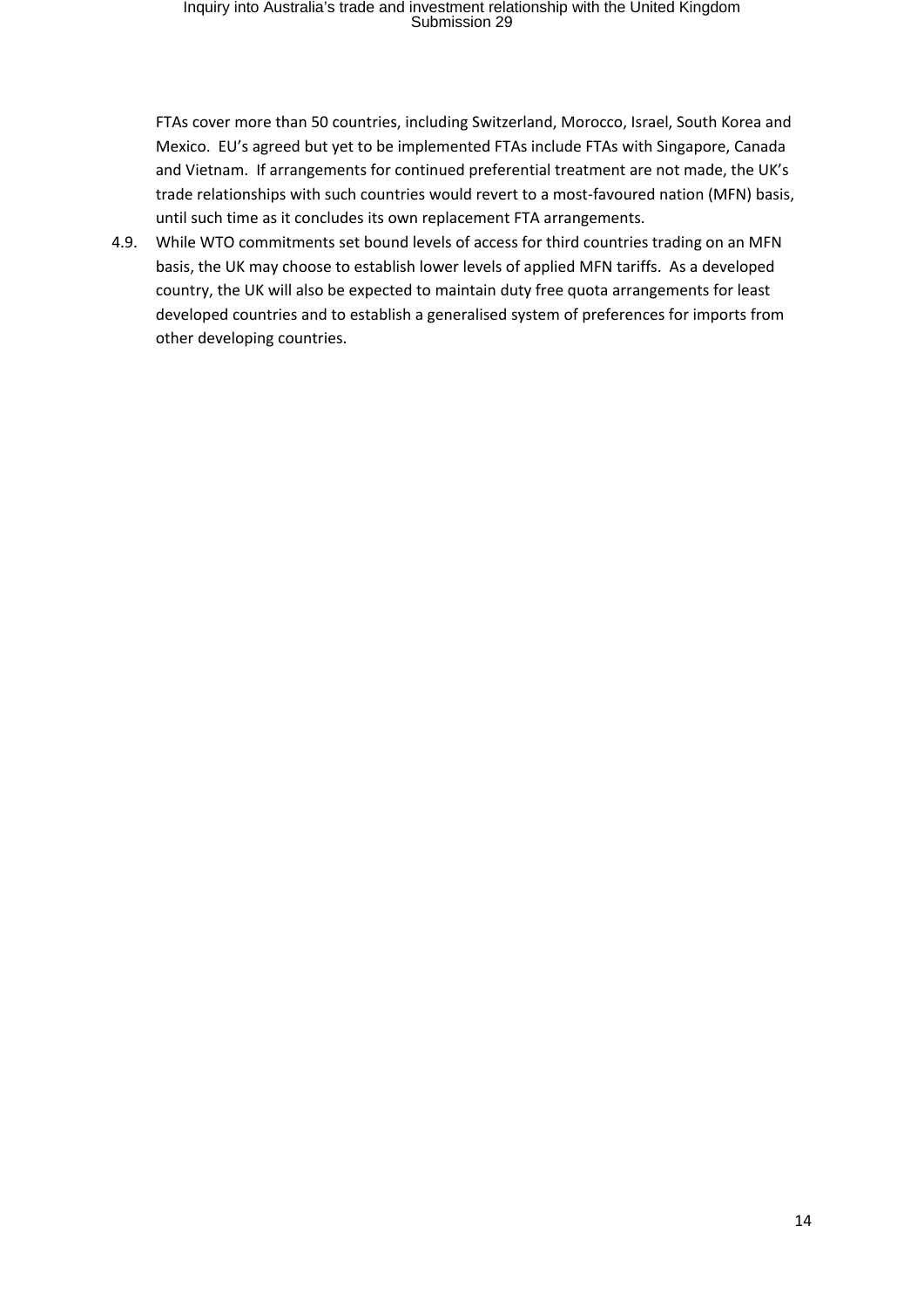# **5. The merits and risks of a possible bilateral free trade agreement with the UK, and potential features of such an agreement;**

- 5.1. The Governments of Australia and the UK have both expressed a clear interest in concluding a bilateral FTA, once the UK has exited the EU. A comprehensive Australia-UK FTA would create incentives for UK business to invest in, or trade with, Australia, including through market opening and other measures that we wish to see included in a comprehensive bilateral free trade agreement.
- 5.2. To this end, on 7 September 2016 Minister Ciobo and UK Secretary of State for International Trade, Liam Fox, established a joint Australia-UK Trade Working Group to, as a priority, scope out the parameters of a future '…ambitious and comprehensive Australia-UK Free Trade Agreement.<sup>'14</sup> The UK, as a present member of the EU, is not yet in a position to enter into FTA negotiations with other nations. The main purpose of the scoping discussions is to prepare the ground and develop capacity and capabilities so that a swift transition to FTA negotiations is possible, once the UK has completed its exit from the EU. The Working Group's agenda will also include other trade policy issues of mutual interest, including WTO processes and current and prospective plurilateral negotiations.
- 5.3. Minister Ciobo and the UK's Minister for State for Trade Policy, Lord Price, met in Canberra for the inaugural meeting of the Trade Working Group on 30 November 2016. The Ministers held productive discussions on the priorities for the Trade Working Group. Going forward, the Working Group will be led by senior trade officials from the Department of Foreign Affairs and Trade and the UK Department of International Trade, in cooperation with other departments and agencies.
- 5.4. Initial discussions on potential features of a future agreement have been positive and productive, underpinned by our strong ties and likeminded views on the benefits of trade and open markets and transparent and predictable investment regimes, and are subject of ongoing discussions. The features of a future agreement are subject of ongoing discussions in the Working Group, and will be shaped by future stakeholder consultations and the final terms of the UK's exit from the EU.
- 5.5. Both Minister Ciobo and Secretary Fox have said that any future FTA should generate new trade and investment opportunities. This initiative reflects a strong political commitment by Australia and the UK to take a lead on global trade liberalisation and reform.
- 5.6. A second meeting of Trade Working Group is scheduled in the first half of 2017.
- 5.7. The Department strongly supports the conclusion of an ambitious bilateral FTA that is genuinely trade- and investment-creating. Among other features, deeply liberalising FTAs eliminate tariffs, improve access for service suppliers, promote and protect investments, reduce transaction costs involved in trade, address behind-the-border barriers that unduly impede the flow of goods and services, and enhance cooperation across a range of trade and investment-related areas. Reducing the cost and complexity of trade and investment creates opportunities for business to grow, increases the competitiveness of the Australian economy and supports job creation.
- 5.8. A comprehensive and ambitious FTA with the UK would deliver significant new opportunities for Australian exporters and investors, giving them a competitive edge vis-à-vis their

<sup>14</sup> Joint media release, 'Establishment of Australia-UK Trade Working Group'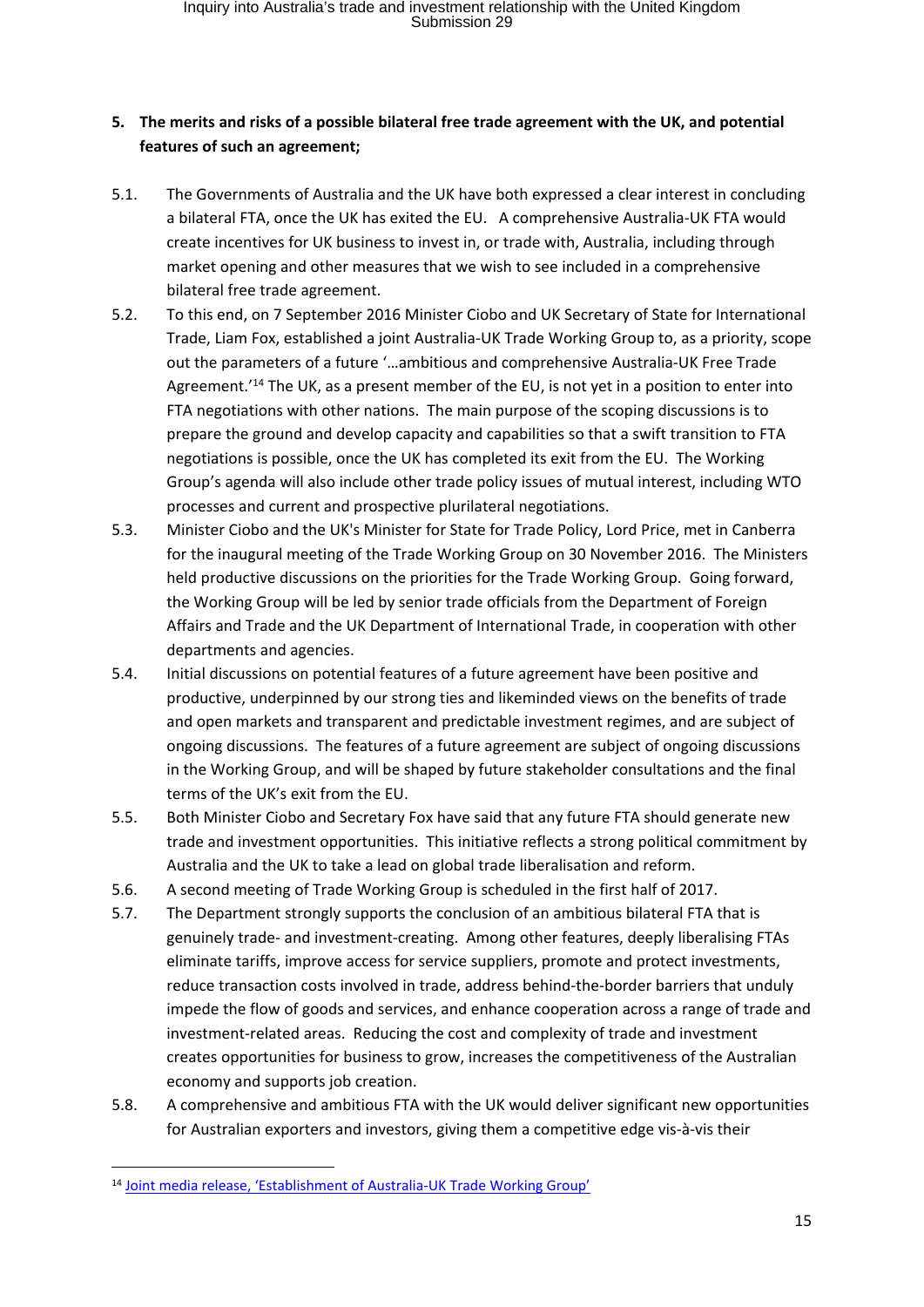competitors from countries without an FTA with the UK. Equally, not pursuing an FTA with the UK would place at risk the competitive position of Australian businesses bearing in mind that Prime Minister May has identified new trade agreements as a priority for her government (see paragraph 2.4). Without an Australia-UK deal, Australia's competitive position could erode over time, as other countries secure more favourable access into the UK market.

- 5.9. Preferential market access would be an obvious positive for Australian exporters, particularly if it reduced current barriers for beverage and services sector exports. Australian wine, for example, paid approximately AUD42m in UK import duties in 2015. However, lower duties that would likely accompany any potential FTA would put Australian exporters on a 'level playing field' against major European competitors.
- 5.10. Any measure that boosts export activity is of benefit to the Export Finance and Insurance Corporation (EFIC), Australian Government's export credit agency (ECA). For example, since Australia signed the Australia – United States Free Trade Agreement (AUSFTA) in 2004, EFIC has helped exporters across a wide range of industry sectors enter and increase their operations in the US market. In addition, during the 2015-16 financial year EFIC provided support to 23 Australian companies exporting to the US. Stronger Australian exports to the UK would give EFIC the opportunity to help Australians achieve export success.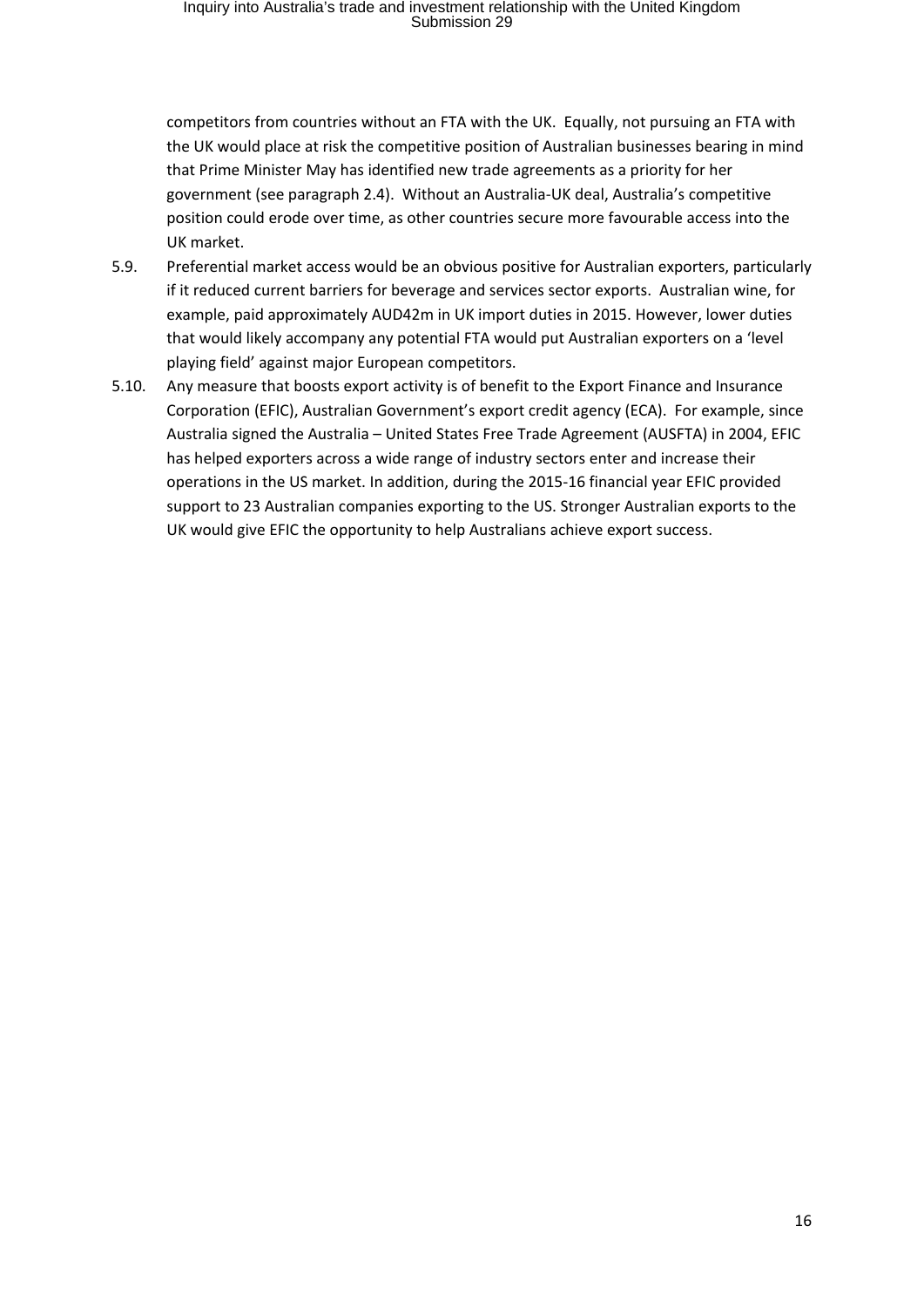# **6. The role Australian governments (State, Territory and Federal) in identifying trade and investment opportunities in the UK, and assisting Australian exporters to access these opportunities;**

6.1. The Department will lead whole-of-government engagement in future FTA negotiations with the UK, which will include consultation across all levels of government. State and Territory Governments will have an opportunity to provide input during stakeholder consultations. The Department will pursue opportunities to cooperate with the UK in multilateral and plurilateral forums to open global markets, including improved access to the UK market.

#### *Austrade's role in trade, investment, education and tourism*

- 6.2. Austrade contributes to Australia's economic prosperity by helping Australian businesses, education institutions, tourism operators, governments and citizens as they:
	- develop international markets and promote international education
	- win productive foreign direct investment
	- strengthen Australia's tourism industry
	- seek consular and passport services (in limited locations where Austrade provides these services on behalf of DFAT).
- 6.3. Austrade achieves these objectives by generating market information and insight, promoting Australian capabilities, developing policy, making connections through an extensive global network of contacts, leveraging the badge of government offshore, and providing quality advice and services.
- 6.4. Austrade is responsible for the promotion, attraction and facilitation of productive FDI into Australia. It is the first national point-of-contact for all investment enquiries. Working in partnership with Australian state and territory governments, Austrade provides investors with the information needed to establish or expand a business in Australia.
- 6.5. To deliver the greatest value to the Australian economy, Austrade's investment-related services are focused on promoting Australia as a competitive investment destination and attracting productive FDI that is of strategic importance, builds Australian capabilities and enhances productivity.
- 6.6. Available assistance to potential international investors includes:
	- Initial coordination of investment enquiries and assistance
	- Information on the Australian business and regulatory environment
	- Market intelligence and investment opportunities
	- Identification of suitable investment locations and partners in Australia
	- Advice on Australian government programs and approval processes
- 6.7. Austrade's role includes the international marketing and promotion of Australian education and training. Austrade support to the education sector is guided by the Framework for the international marketing and promotion of Australian education and training, endorsed by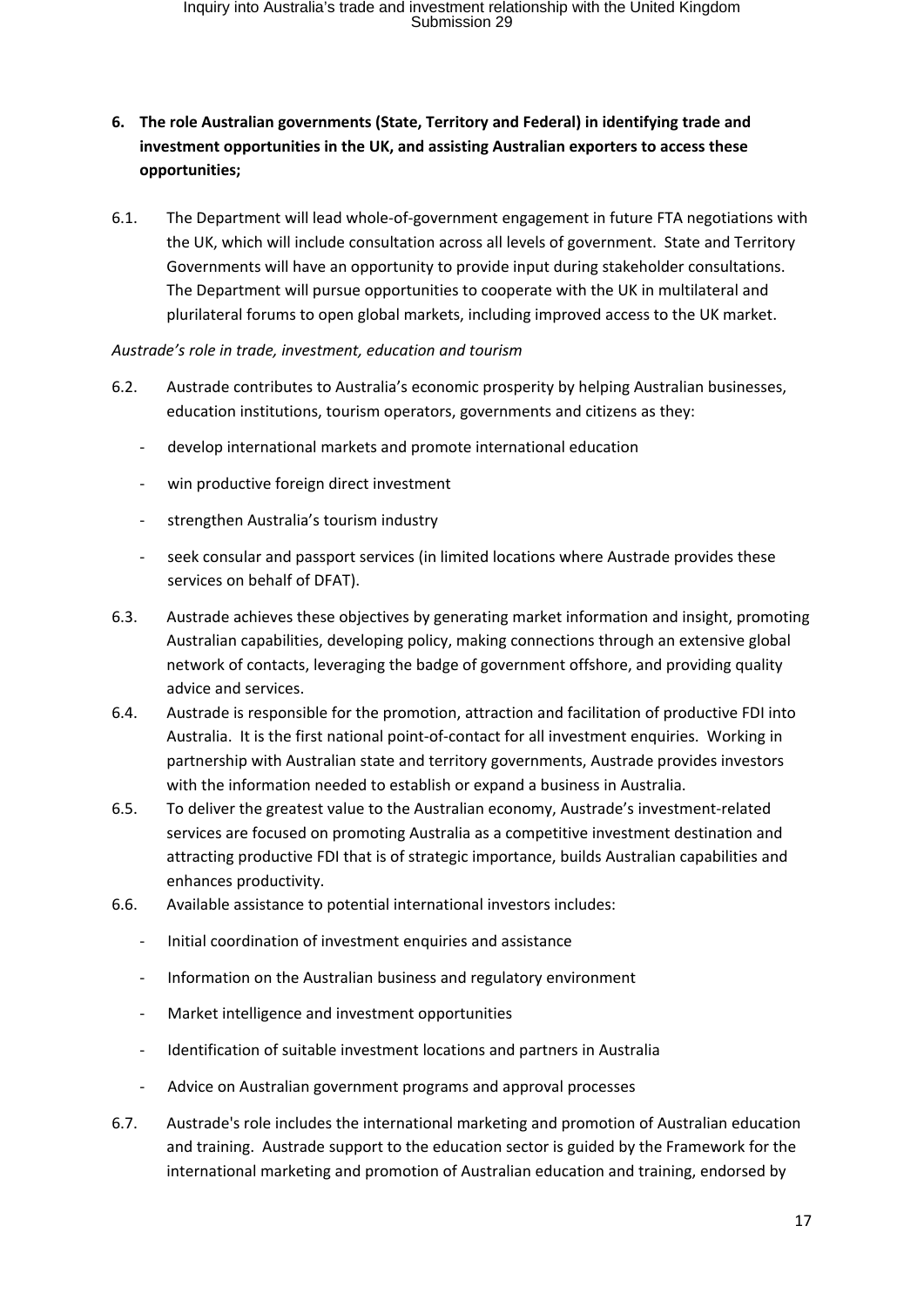the then-Minister for Trade on 13 January 2011. Austrade delivers branding, international marketing and promotion services on behalf of the Australian education sector. This includes positioning an Australian education internationally through the Future Unlimited international education brand.

6.8. Austrade also supports Australian education and training providers through a range of tailored services to support their international education engagement strategies, including accurate and timely market insights, and opportunities provided through Austrade's Market Information Package.

#### *Austrade Role and Objectives in the UK*

6.9. In established markets such as the UK, Austrade's resources are focused predominantly on inward investment promotion and international education services, with assistance to Australian exporters provided through market briefings and referrals to external service providers.

#### Investment

- 6.10. Austrade leads a national, whole of government strategy for the promotion, attraction and facilitation of foreign direct investment into Australia. Working in partnership with other Federal agencies and state and territory governments, Austrade focuses on attracting investment into five nationally-agreed priority sectors (major infrastructure, tourism infrastructure, agribusiness and food, resources and energy, and advanced manufacturing, services and technology), and proactively targets potential investors in these sectors.
- 6.11. While the impact of Brexit on UK investment flows is still unclear, and is likely to remain so until negotiation of the terms for Britain's withdrawal are closer to finalisation, the UK is expected to continue to be an important source of FDI for Australia in each of these priority sectors. For example, for infrastructure and agribusiness, the strength of the UK as a global financial centre presents opportunities for investment in large-scale projects. In advanced services, the position of the UK as a major IT and technology centre presents opportunities within a range of sub-sectors including cyber security, fintech and e-health, and the UK's science and innovation base has relevance across each of the priority sectors, including in agri-tech.
- 6.12. In addition to working with UK headquartered firms, given the UK's position as a global financial centre, it is also often the investment decision centre for organisations from other countries, including major pension and sovereign wealth funds. As such, Austrade UK works closely with other Austrade Posts in promoting Australian investment to these international groups. In addition, Austrade UK will work jointly with onshore colleagues and other Posts to develop and execute engagement plans for key investment accounts, including key account aftercare; and to support MNC integrated engagement activity as part of the global value chain strategy.
- 6.13. As such, Austrade is continuing to implement its existing multi-year initiatives in the UK in each of these priority sectors, with a focus on:
	- continuing to develop priority sector investment pipelines;
	- contributing to the entry of new investors in the priority sectors;
	- supporting additional re-investment from existing UK investors;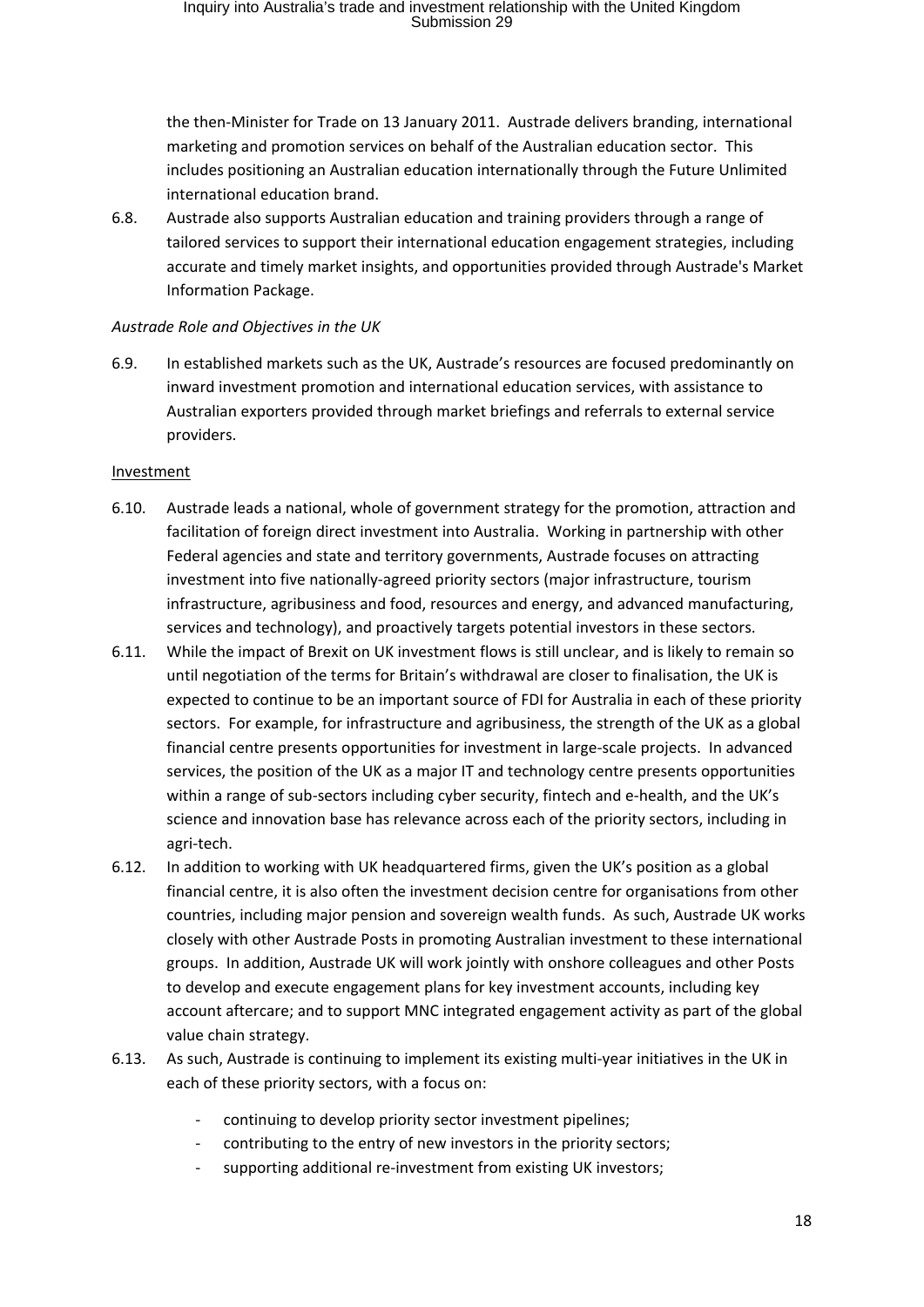- contributing to the Government's innovation agenda through innovation-enhancing investment across the priority sectors; and
- supporting the Northern Australia development agenda, particularly in relation to infrastructure, agri-business and tropical medicine investment and collaboration.
- 6.14. Austrade is also considering expansion of proactive investment promotion activity into the medical research and technology sector and in renewable energy. There is a growing appetite among UK institutional investors, funds and asset managers in energy-related infrastructure including renewables, coinciding with the new Renewable Energy Target (RET) in Australia and Infrastructure Australia's 15 Year Plan<sup>15</sup> which highlights specific opportunities in renewable energy infrastructure.
- 6.15. Longer term, a rebalancing of resources across priorities may be required as the impact of Brexit becomes clearer. To this end, Austrade is engaging with British investors, officials and other stakeholders to gather their insights into the implications of Brexit on future UK investment flows, and will pass these insights on to business and government stakeholders in Australia.

#### Education

- 6.16. The UK is Australia's leading market for higher education in Europe. The fastest growing area of demand is for short courses and non-degree programs. The UK 2016-17 Education market plan is aligned with the Australian International Education 2025 Strategy. Austrade UK will continue to engage in a limited range of targeted higher education promotion, including through social media. Austrade is also undertaking market scoping to explore opportunities for:
	- a) collaboration among UK and Australian providers on projects in third countries;
	- b) curriculum linkages among UK and Australian providers in areas of particular need (e.g. healthcare, engineering);
	- c) working with DFAT to engage young and influential British alumni of Australian universities in key sectors (law, health, sciences).
- 6.17. Outreach to prospective students involves mainly digital platforms and targeted speaking slots at multiplier forums. Developments in UK education are also monitored and market insights are shared with Australian providers.

<sup>15</sup> http://infrastructureaustralia.gov.au/policy-publications/publications/Australian-Infrastructure-Plan.aspx